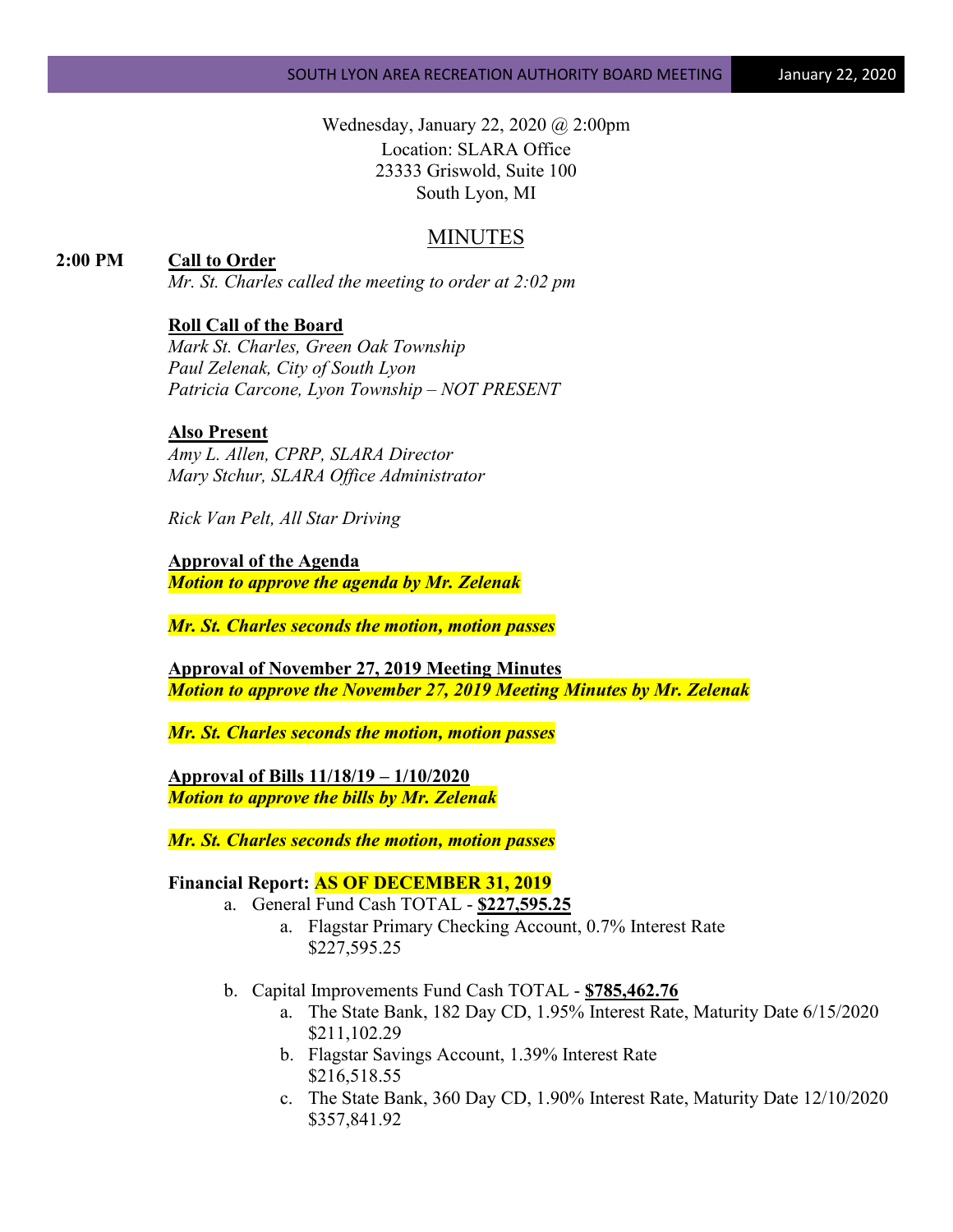#### **Correspondence**

*None*

#### **"Call to the Public"**

*Mr. Van Pelt introduced himself and said All Star Drivers Education has worked with SLARA for the past 12 years and they are excited about our working relationship and look forward to hopefully continuing their program with SLARA in the future.*

#### **I) Old Business**

#### **1. SLARA Office Updates**

- **a. SLARA Staff Meeting Minutes**
- **b. Special Events**
	- **i. Freezing Fun Softball Tournament – Saturday, February 15, 9 am – 3 pm** *Mrs. Allen shared with the board that this event may be cancelled due to low interest. Will be offering again next year and will start promotions in the fall brochure to increase interest.*
	- **ii. Daddy/Daughter Dance – Saturday, February 22, 3-5 pm & 6:30 – 8:30 pm**
	- **iii. Mom/Son 80's Party – Friday, March 20, 6:30 – 8:30 pm**
	- **iv. Egg Hunt in the Pool – Saturday, March 28, 1 pm**

#### **c. SLARA Investment Policy**

*Mrs. Allen will continue to do research into other department policies.*

#### **II) New Business**

**1. Drivers Education – 2020-2021 Bid Proposals**

*Motion to approve the proposal from All Star Driving for Drivers Education Services for the 2020-2021 school year as presented by Mr. Zelenak*

*Mr. St. Charles seconds the motion, motion passes*

**2. Commons Area Drinking Fountain – Matcats Funding Request**

*Motion to split the cost of the water fountain installation in the Commons Area of the building at 23333 Griswold and reimburse Michigan Matcats \$1,123 by Mr. St. Charles*

*Mr. Zelenak seconds the motion, motion passes*

# **3. Board Member Comments**

*Mr. Zelenak shared with the board that the current DDA Director has announced his retirement and they are in the process of recruiting applicants to replace him now. The City is also looking to hire a new Billing Clerk. The City is currently in budget discussions. Last week the City was under a snow emergency. Lastly, both the Cool Yule event and the New Years Eve events were well attended this year and downtown businesses reported big sales numbers during these events.* 

*Mr. St. Charles reported that the flooding in Green Oak Township has been severe and the Township is continuing to work to try to fix these issues. Both Brighton Township and Green*